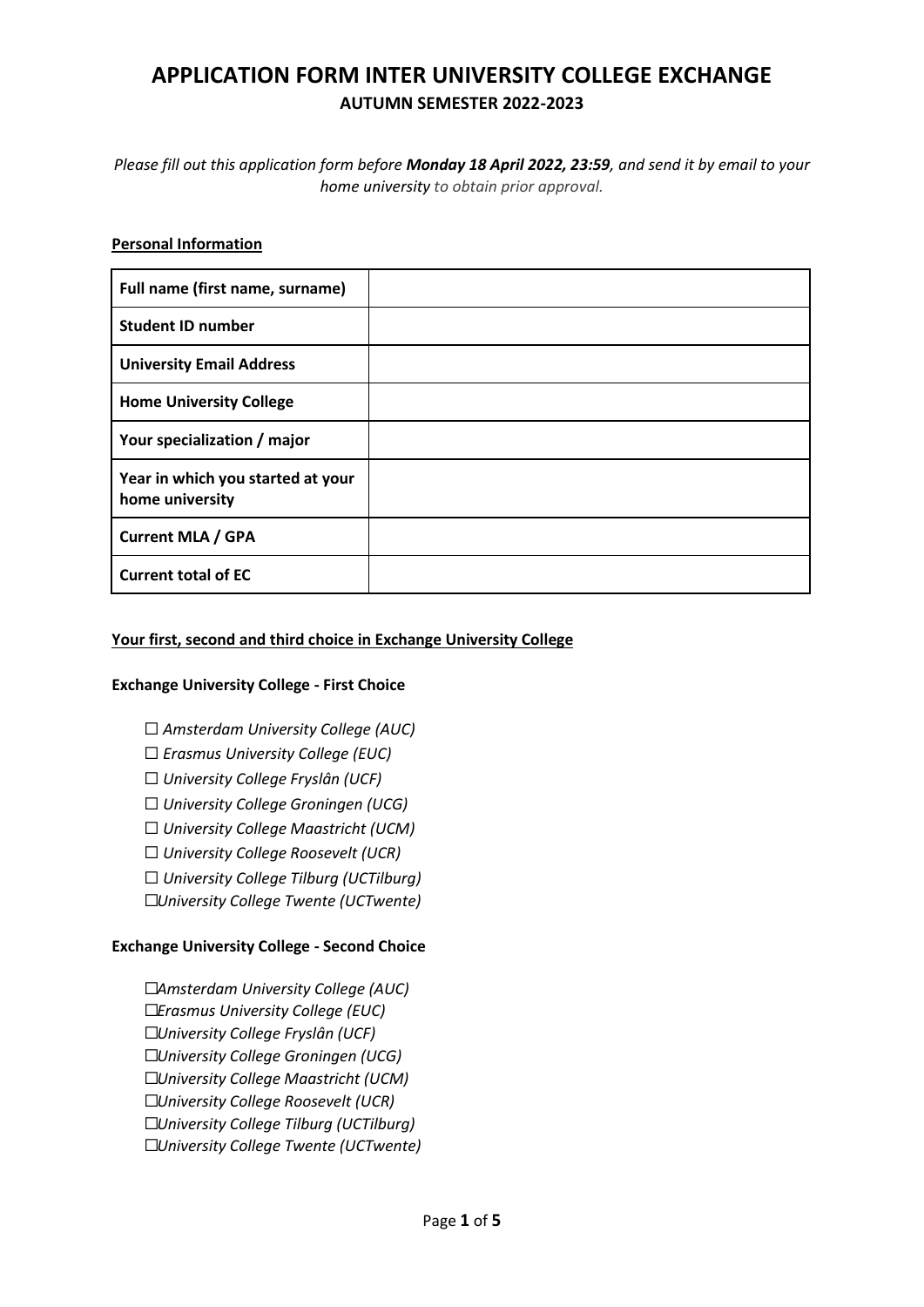#### **Exchange University College - Third Choice**

☐*Amsterdam University College (AUC)* ☐*Erasmus University College (EUC)* ☐*University College Fryslân (UCF)* ☐*University College Groningen (UCG)* ☐*University College Maastricht (UCM)* ☐*University College Roosevelt (UCR)* ☐*University College Tilburg (UCTilburg)* ☐*University College Twente (UCTwente)*

#### **Motivation**

**Why do you wish to participate in the Inter-UC Exchange Programme, and how did you choose the institution(s) where you would like to study?**

**Please indicate which modules/courses you would be interested in taking at the host university and motivate your choice for these modules/courses.**

| <b>Motivation First Choice</b> |                                       |
|--------------------------------|---------------------------------------|
|                                |                                       |
|                                |                                       |
|                                |                                       |
|                                |                                       |
|                                |                                       |
|                                |                                       |
|                                |                                       |
|                                |                                       |
| <b>Course wish list</b>        |                                       |
| Name course                    | <b>Course code and number of ECTS</b> |
|                                |                                       |
|                                |                                       |
|                                |                                       |
|                                |                                       |
|                                |                                       |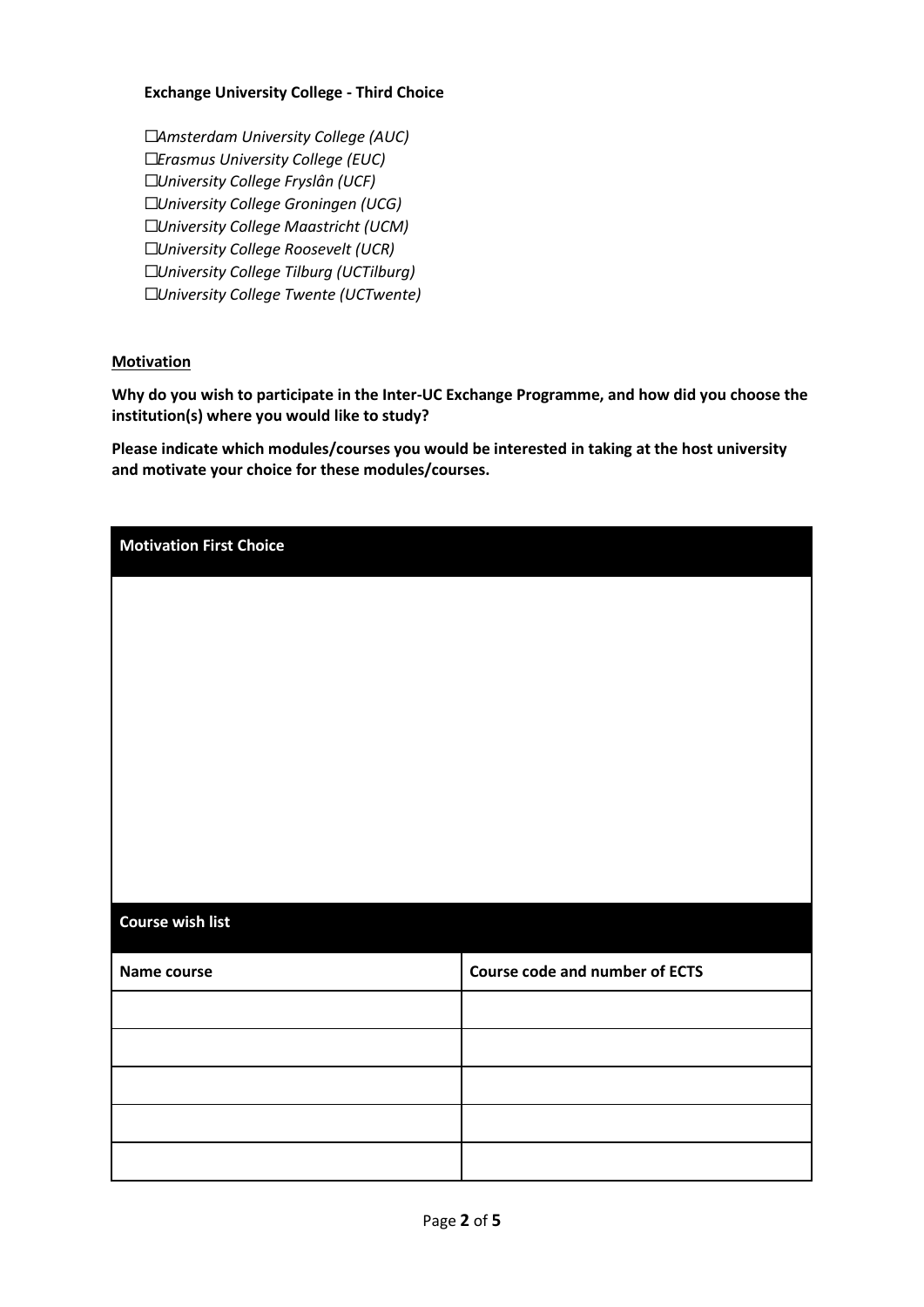#### **Motivation Second Choice**

# **Course wish list**

| Name course | <b>Course code and number of ECTS</b> |
|-------------|---------------------------------------|
|             |                                       |
|             |                                       |
|             |                                       |
|             |                                       |
|             |                                       |
|             |                                       |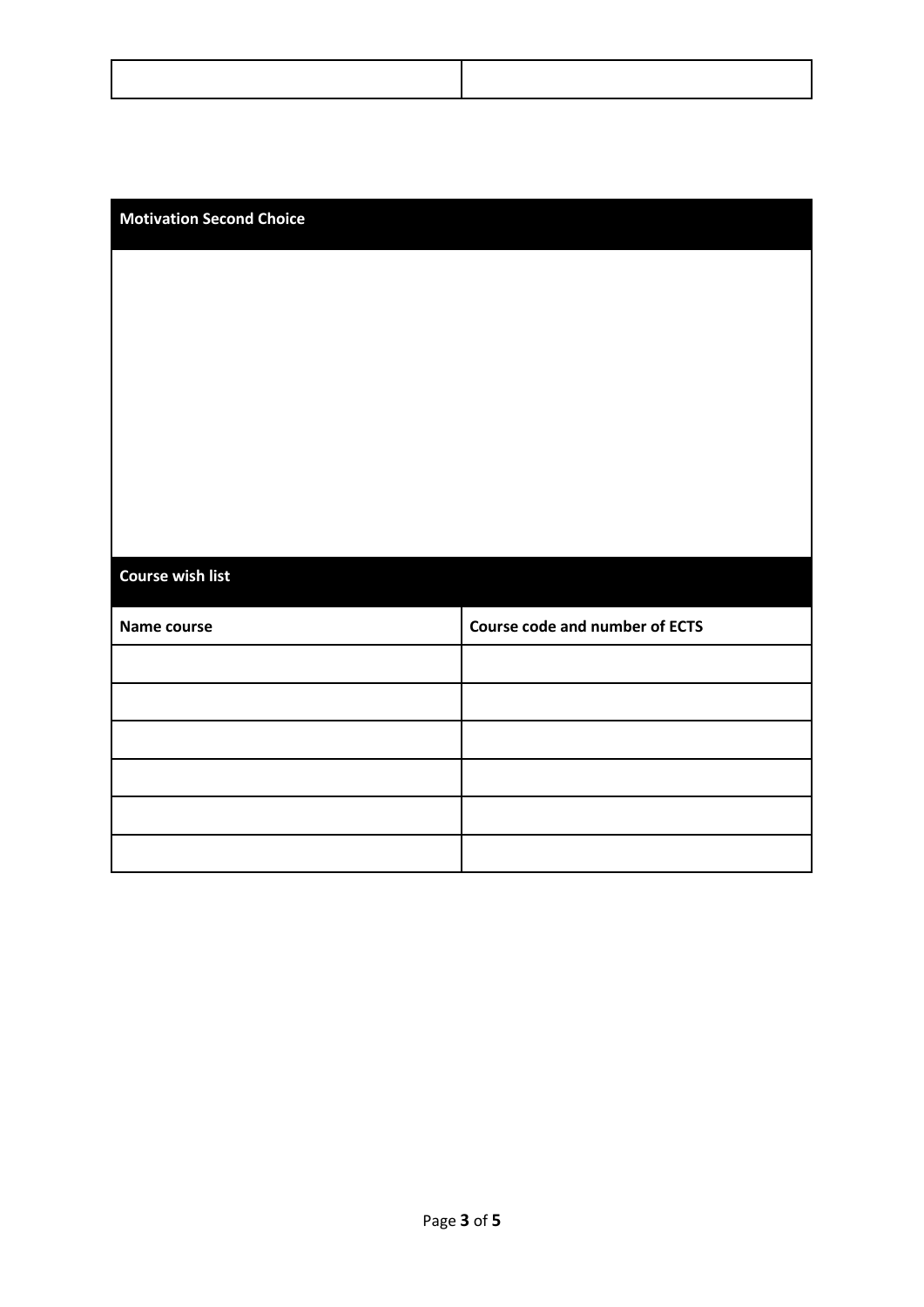| <b>Motivation Third Choice</b> |                                       |
|--------------------------------|---------------------------------------|
|                                |                                       |
|                                |                                       |
|                                |                                       |
|                                |                                       |
|                                |                                       |
|                                |                                       |
|                                |                                       |
|                                |                                       |
|                                |                                       |
| <b>Course wish list</b>        |                                       |
| Name course                    | <b>Course code and number of ECTS</b> |
|                                |                                       |
|                                |                                       |
|                                |                                       |
|                                |                                       |
|                                |                                       |
|                                |                                       |

## **Housing**

Do you intend to move to the city where the host UC is located during your exchange? (If you are applying to a residential programme, please note that we strongly encourage you to live in the student residences).

| UC first choice  |  |
|------------------|--|
| UC second choice |  |